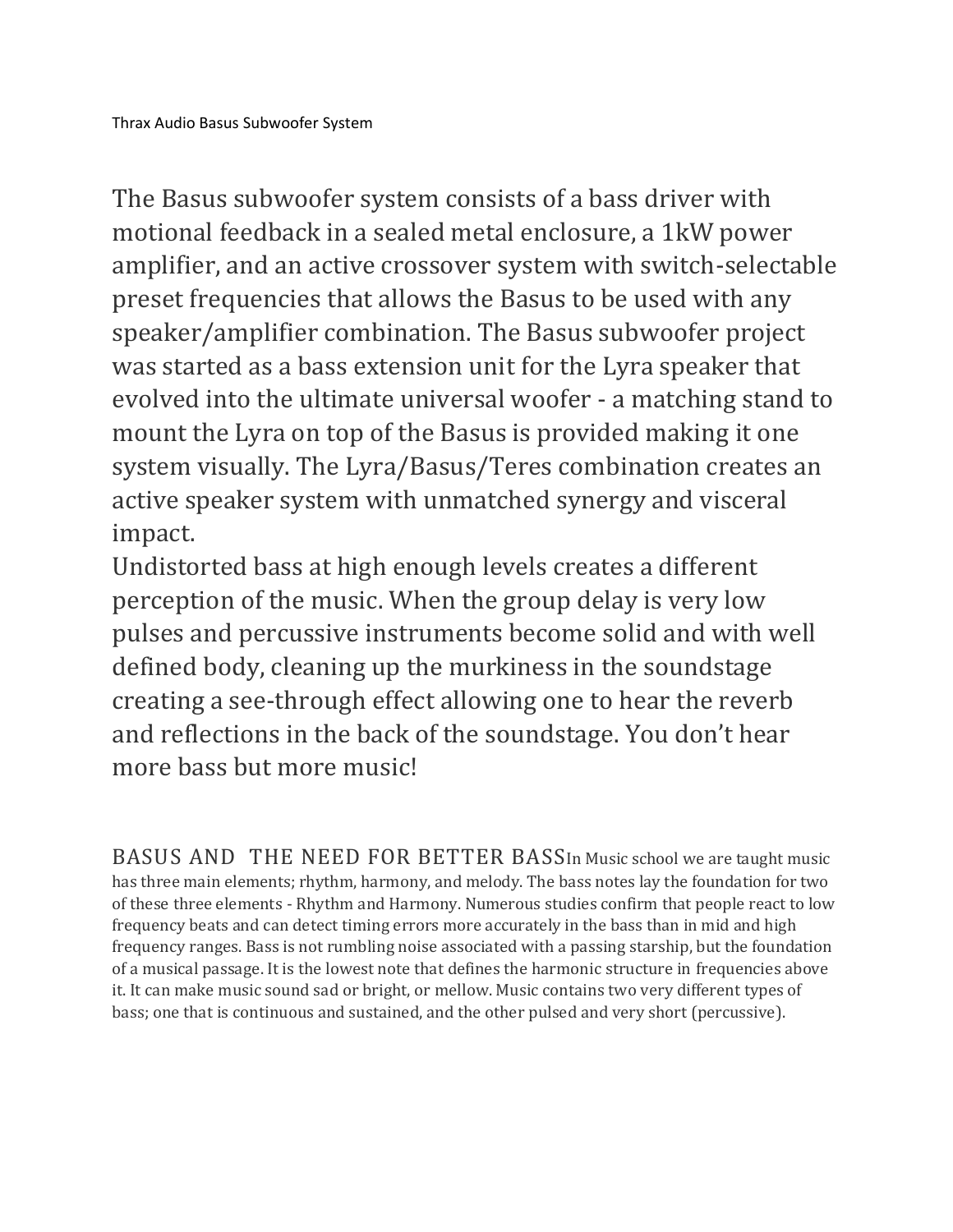Proper phase alignment in sustained bass creates the correct waveform allowing you to identify the instrument and discern its sound texture. The pulse of the bass provides us the beat and timing of the piece. Any delay there and the sound is ever so slightly off the beat making the music less impactful. Small ported speakers and home cinema subwoofers exhibit very large group delay giving meaning to the term "murky bass". Large ported enclosures behave better exhibiting this problem only in the very low bass. The best overall performance is achievable with sealed enclosures - especially large sealed enclosures. In large sealed enclosures the group delay is the lowest and least obtrusive. Unfortunately, the efficiency of sealed box systems is very low. For any given cut-off frequency, the box size will have to double for each 3dB higher efficiency.Now you can understand how manufacturers "misinform" you. Below are the maximum theoretically possible efficiencies for sealed box speakers expressed as SPL per watt:

- 2 cu ft  $30hz = 84dB$
- $\cdot$  4 cu ft 30hz = 87dB
- $\bullet$  8 cu ft 30hz = 90dB
- 16 cu ft  $30hz = 93dB$
- $\cdot$  32 cu ft 30hz = 96dB

The conclusion is that to have deep bass at high levels you need large speakers and a lot of power

Cabinet's re-radiated energy- think of a drum, vibraphone or an organ pipe. The speaker enclosure is a resonator in its own right. If you create a pulse at its opening it will quickly respond with its own voice - like an echo in the mountains.

Containing this unwanted sonic signature of the box in the box and not letting it escape the enclosure is a difficult task.

Harmonic distortion in the bass region seems to be so widely accepted that 5-10% of people would complain about its absence when it is not present. In many systems you hear the "newly created" harmonic structure of a bass note without hearing the note itself. (bose acoustimass, laptops, tv sets).

Modulation effect of bass on rest of music. The human ear is known to produce a fair bit of harmonic distortion itself leading to the production of intermodulation products. To illustrate it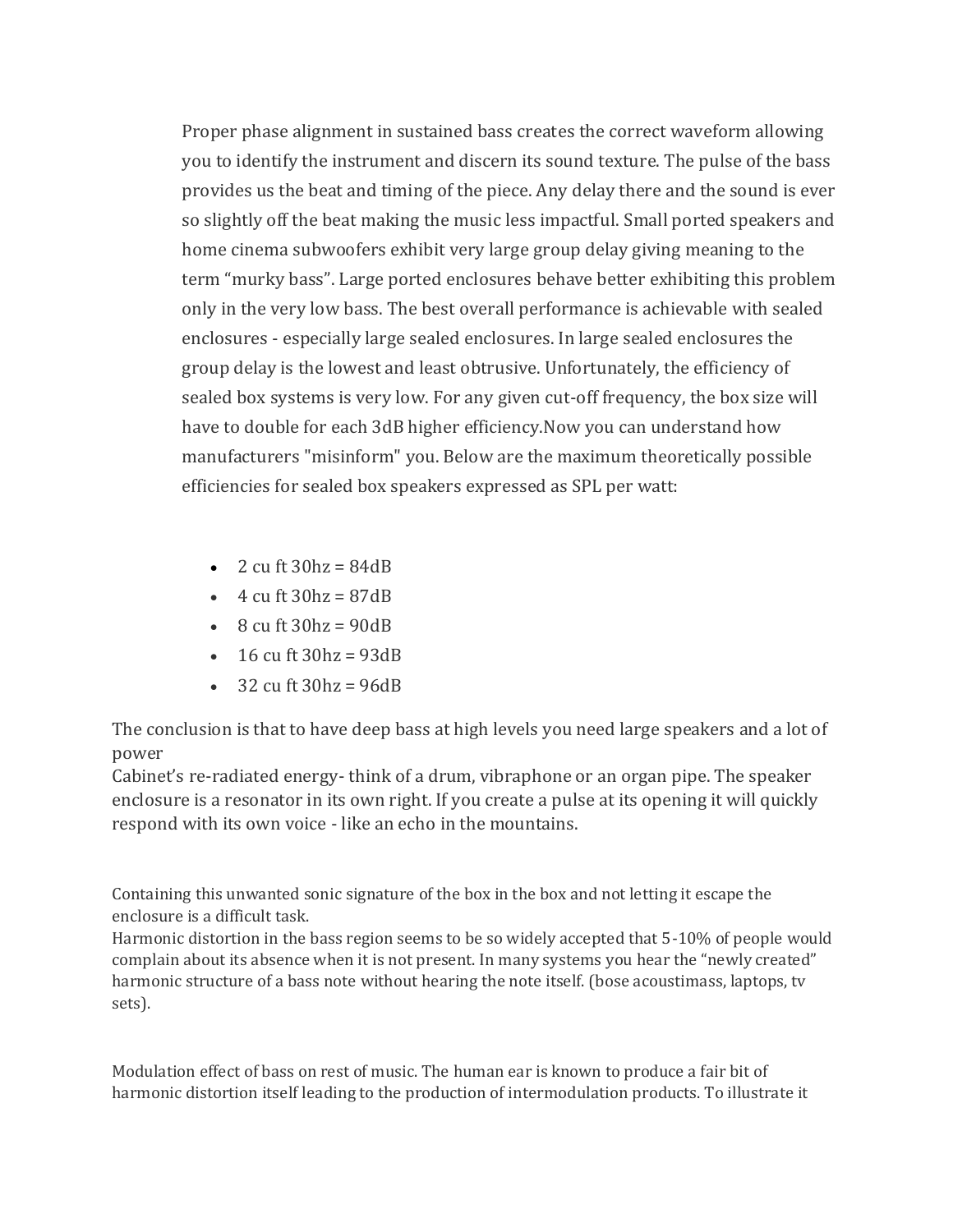with a simple example - if you listen to a clean tone - an opera singer and you add a low frequency signal with an appropriate but still unobtrusive level, meaning you don't notice it, you will notice in fact a change in the tone of the voice. The voice will be modulated. This is one of the main principles of music creation. A bass tone modulates a higher pitch tone giving it its beat and coloring it, so in a solo an off beat note is accentuated by having a different character as it's not being modulated by the bass burst. Interesting.

Up to now we discussed the effect of bass modulating the upper tones and how it creates music, but when this is is done ad hoc without being related to the music we could classify it as noise and distortion. The level of these artifacts relative to the level of the reproduced signal will define the speaker's signal to noise ratio.One approach to reducing those artifacts is to make sure they are not created in the first place. The use of feedback has been widely discussed and is the principle behind 99% of the amplifiers in use today.

Why is it not applied to speakers? Not as easy and well understood or maybe too complex and with limited commercial value to be worth the effort, we can't know for sure. Speaker drivers are linear electric motors, much like the ones spinning a fan or lately the wheels of your Tesla. Those same motors are used in CNC machines and everywhere in our daily life. The PC on which you are reading this has a fan mounted on the CPU that adjusts its speed according to the temperature of the CPU. This is just one example of a feedback system. You start playing a computer game and your CPU load increases dramatically, a bit later the fan starts spinning much faster trying to cool the CPU.The time it takes for the CPU to heat up so the fan speeds up and then restores the CPU temperature is called latency. Every feedback system has such a thing. Now apply this to speakers. You have a bass driver and you apply a signal to it. The current running through the coil creates a driving force accelerating the speaker cone. The acceleration creates a sound wave, but when you stop the signal there's still some kinetic energy on the cone, producing sound unrelated to our signal, and last but not least the magnetic motor generates EMF, that leads to more unwanted cone movement. It is a bit like beating a drum and trying to control the sound with the sticks.

Introducing a system that measures the acceleration and velocity of the cone and comparing it to the input signal gives us the ability to create a control signal to stabilize it. As described earlier, all feedback systems have latency and a number of other limitations allowing us to apply only a certain amount of correction in a limited frequency band. In other terms, the sound can never be made perfect but over a limited frequency range performance can be improved more than 10 times!!! With the implemented feedback system we are able to control (lower) the resonance of the mechanical system in the box and the total Q of the system. Taking advantage of the fact that speaker drivers operating above their resonant frequency have much lower phase shift.

To handle the 1kW of power and mechanical stress we built it in an all metal enclosure capable of withstanding the high sound pressure. 1kW? What for? When resonance occurs the impedance of a bass driver can rise more than 10 times, or in other words the power going to it is 10 times less. So, to put this in perspective, your favorite 100W class A amp that can pump 30 Amps in a speaker